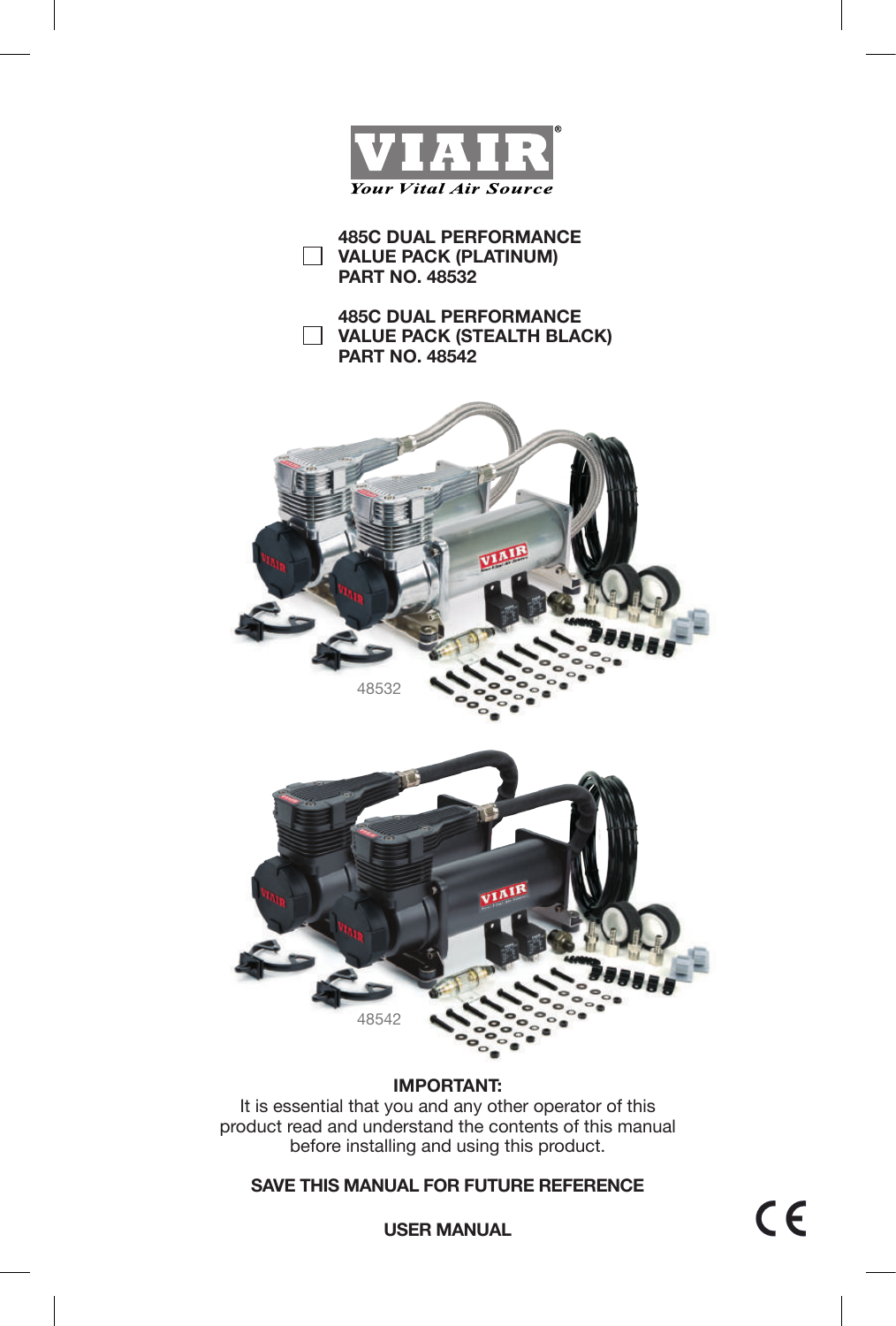# **IMPORTANT SAFETY INSTRUCTIONS**

**CAUTION** - To reduce risk of electrical shock:

- Do not disassemble. Do not attempt repairs or modifications. Refer to qualified service agencies for all service and repairs.
- Do not use this product in an area where it can fall or be pulled into water or other liquids.
- Do not reach for this product if it has fallen into liquid.
- Use this compressor with 12-volt DC systems only.
- This product should never be left unattended during use.

#### **WARNING - To prevent injury:**

- Never allow children to operate this compressor. Close supervision is necessary when this compressor is being used near children.
- This compressor will become very HOT during and immediately after use. Do not touch any part of this compressor with bare hands during and immediately after use.
- Do not use this product near flames or explosive materials or where aerosol products are being used.
- Do not operate this product where oxygen is being administered.
- Do not pump anything other than atmospheric air.
- Never use this product while sleepy or drowsy.
- Do not use any tools or attachments without first determining maximum air pressure for that tool or attachment.
- Never point any air nozzle or air sprayer toward another person or any part of the body.
- This air compressor is equipped with an Automatic Reset Thermal Protector, and can automatically restart after the thermal protector resets. Always cut off power source when thermal protector becomes activated.
- Wear safety glasses or goggles when operating this product.
- Use only in well ventilated areas.

# **INSTALLATION**

Please read and follow the installation instructions carefully to avoid injury or damage to the compressor and your vehicle.

Each of our air compressors and parts have been carefully produced and packaged. Before you begin installation, please familiarize yourself with Installation Parts List (Fig. 1) of this manual.

#### **Guidelines for Selecting Mounting Location:**

The selection of proper mounting location for your air compressor will help ensure a long and trouble free compressor service life. Please pay close attention to the following guidelines:

- 1. Select a FLAT, UPRIGHT, AND SECURE location where the compressor can be mounted.
- 2. To maximize air compressor performance, locate compressor as CLOSE TO THE BATTERY as possible so that length of positive lead wire required is at a minimum.
- 3. Choose mounting location that is as cool as possible and AWAY FROM HEAT SOURCES. The cooler the ambient temperature, the less chance the compressor will overheat.
- 4. This compressor is moisture & dust resistant, but NOT DIRT OR WATERPROOF. Do not mount compressor in locations where the unit is likely to come in contact with the elements.
- 5. For compressor with remote filter mounting, select compressor's mounting location where air line can be routed from compressor air inlet to remote inlet air filter. Make sure that the remote inlet air filter is located in a dry location, away from the elements.
- 6. You will also want to select a compressor mounting location where the leader hose bracket can be mounted to leader hose.
- 7. If it is necessary to mount the air compressor further away from the battery, such as inside your vehicle or in the bed of your pickup, use a positive lead wire for remote installation. Refer to the wire gauge guide on the back of this manual.
- 8. Do not mount compressor near areas where flammable liquids are stored.
- 9. Use thread sealant for proper fitting installation. Thread tape is not recommended. Properly sealed, recommended torque is 12 to 15 ft. lbs**.**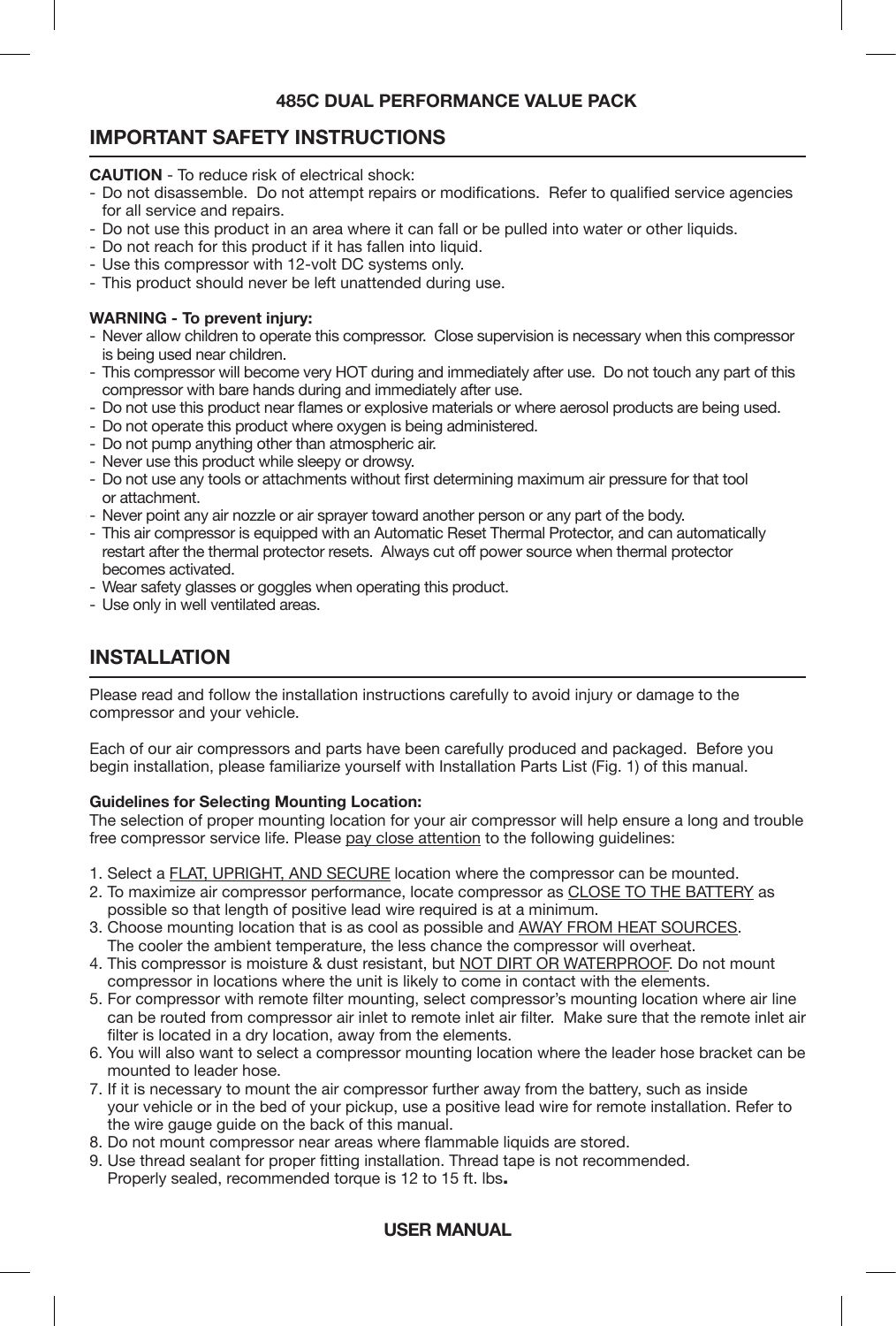# **MOUNTING AND WIRING**

- 1. Disconnect ground cable from vehicle's battery.<br>2. Temporarily position the air compressor in the lo
- 2. Temporarily position the air compressor in the location where it will be mounted.<br>3. Boute ground wire to the negative post of the battery or to an appropriate ground
- Route ground wire to the negative post of the battery or to an appropriate grounding point and cut ground wire to length as needed.
- 4. Mount each air compressor with the four sets of 13/64" (5 mm) bolts, nuts, washers, and locking washers provided. (See Fig. 2 for Mounting Instructions) Use of thread sealant is recommended.<br>5. NOTE: For Remote Inlet Air Filter Installation, refer to Remote Inlet Air Filter Installation
- NOTE: For Remote Inlet Air Filter Installation, refer to Remote Inlet Air Filter Installation Instructions included in the Remote Inlet Air Filter Pack.
- 6. Your air compressors come with heavy duty heat-resistant leader hose with 3/8" fittings. This leader hose is designed to prolong the life of your air line. Do not remove the leader hoses from the air compressors.
- 7. IMPORTANT: Please note, the leader hose that came with your compressor may have a built-in inline check valve. Do not remove inline check valve from leader hose.
- 8. Select proper location to mount leader hose with hose bracket provided. Avoid locations where leader hose may become tangled with wires and other hoses.<br>9. To mount hose bracket, drill hole with 3/16" drill bit and push
- To mount hose bracket, drill hole with 3/16" drill bit and push self-anchoring hose bracket pin into hole. Route leader hose through hose bracket and secure hose by pressing bracket clamp into locked position.
- 10. To remove hose from the hose bracket, simply press down on the hose clamp release tab to release bracket clamp. (Fig. 3)
- 11. Connect compressor positive lead wire to one of the leads of your pressure switch.
- 12. Make sure that your compressor setup is properly fused. Both compressors will pull no more than 44 amps peak.
- 13. Always locate fuse as close as possible to power source.
- 14. Before connecting to power source, re-check to make sure that all connections are made properly.
- 15. Connect and test compressor system by running the compressor for a short time to build up pressure in your air tank.
- 16. Once air pressure reaches preset cut out pressure of your pressure switch, the compressor will shut off. Inspect all air line connections for leaks with soap and water solution. If a leak is detected, the air line may not be cut squarely or pushed all the way in. Repair connections as needed.

#### **(Fig. 1) 485C Compressor Installation Parts List:**

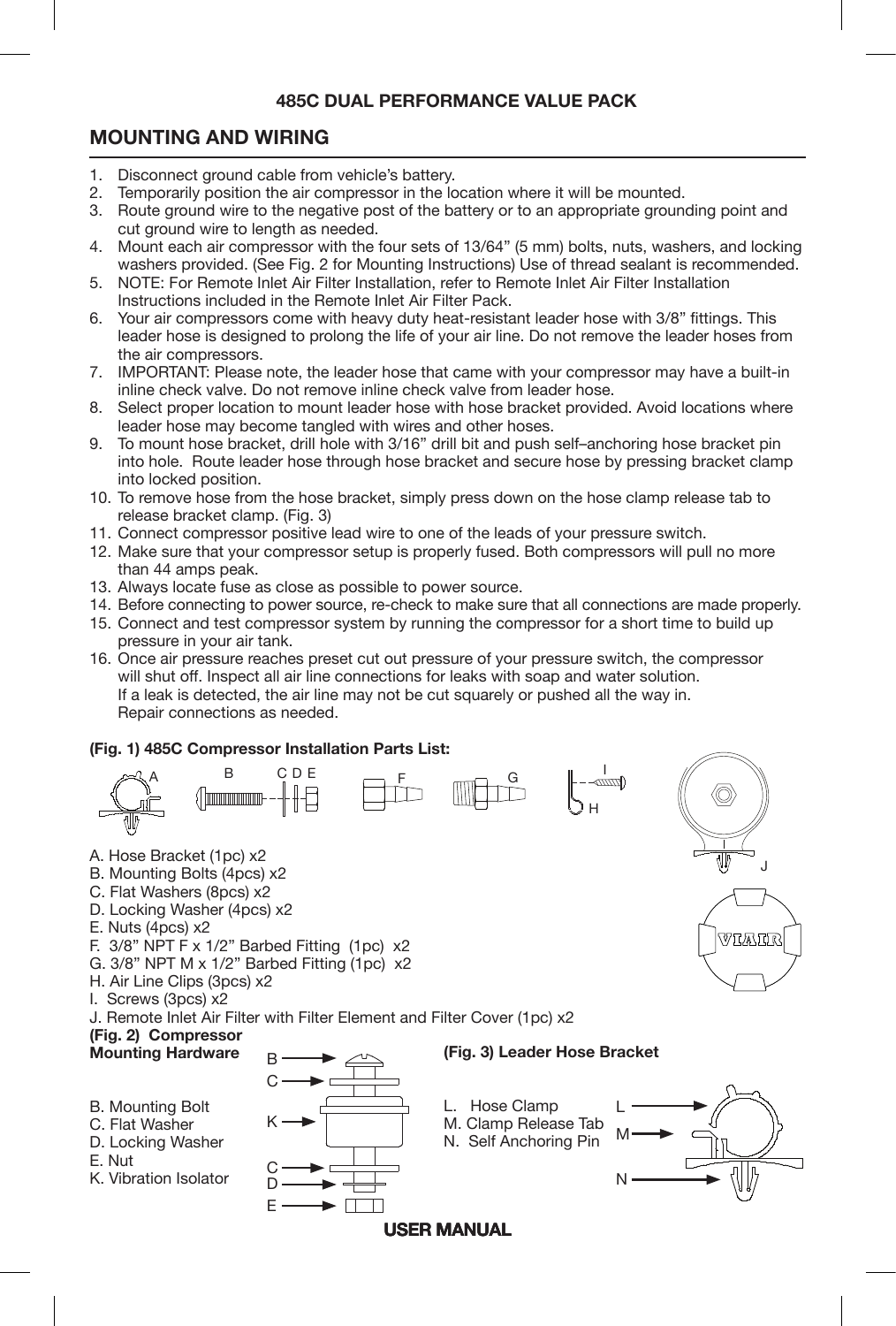# **OPERATING INSTRUCTIONS**

- Ī 1. IMPORTANT: Always operate the compressors at or below the MAXIMUM PRESSURE RATING of the compressor (200 PSI).
- 2. Always observe the MAXIMUM DUTY CYCLE of the air compressor. Refer to Compressor Applications and Specifications Sections of this manual for details. Operation exceeding maximum pressure ratings and/or duty cycle will result in damage to the air compressor.
- 3. Your air compressors are equipped with AUTOMATIC THERMAL OVERLOAD PROTECTORS. This feature is designed to protect the air compressor from overheating and causing permanent damage. The thermal overload protector will automatically cut power to your air compressor should the internal operating temperature of the air compressor rise above safe levels during excessive use.
- 4. Should at any time during use, your air compressors automatically shut off, do not attempt to restart them. Cut power to the air compressor. The automatic thermal overload protector will automatically reset when internal temperature of the air compressor drops below safe levels. After allowing air compressor to cool off for about 30 minutes, you can safely resume use of the air compressor.
- 5. To prevent discharge of your vehicle's battery, we recommend that you keep the vehicle's engine running while operating air compressors.
- 6. ONLY OPERATE AIR COMPRESSORS IN WELL-VENTILATED AREAS.
- 7. Compressor performance is enhanced when operating compressor with vehicle's engine running. 8. INSTALLATION TIP:

# **MAINTENANCE & REPAIRS**

- 1. Periodically check all electrical & fittings connections. Clean and tighten as needed.
- 2. Periodically check all mounting screws. Tighten as needed.
- 3. Replace Air Filter Element periodically. Replacement frequency depends on operating frequency and operating environment. For frequent use in dusty environments, we recommend that you replace air filter element once a month.
- 4. Regularly clean dust and dirt from compressor cooling fins and motor housing.
- 5. Your air compressor is equipped with a permanently lubricated, maintenance-free motor. Never try to lubricate the compressor.
- 6. All repairs should be performed by Manufacturer or Manufacturer's Authorized Service Agencies only.

#### **CAUTION:**

Never touch the air compressor or fittings connected to the air compressor with bare hands during or immediately after use. The leader hose and fittings connected to leader hose will become very HOT during and after use. If necessary, wear heat resistant gloves to handle fittings, air line, and leader hose.

Always plumb your system using a separate tank port for each compressor leader hose. This can improve flow performance.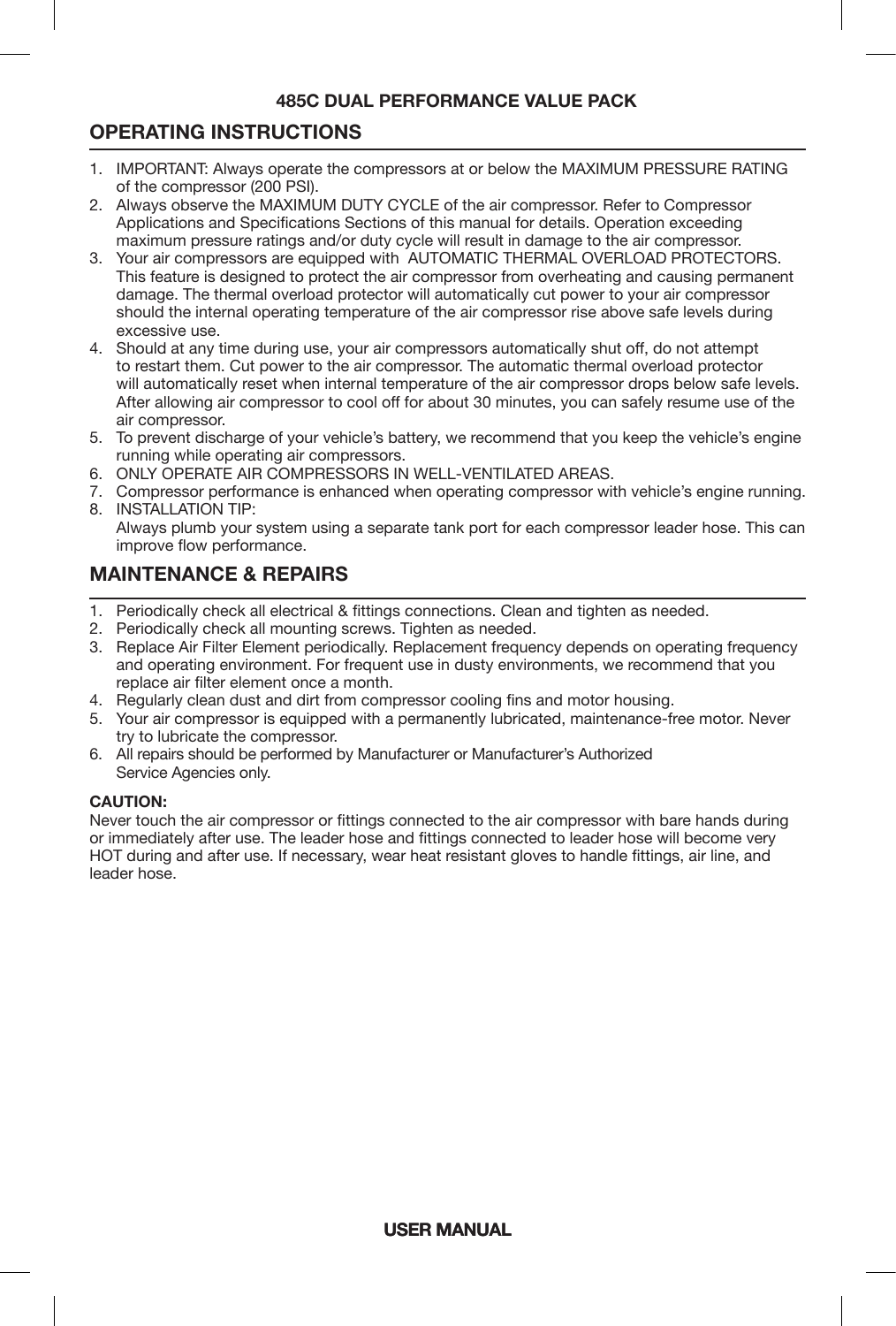#### **Wiring Diagram:**

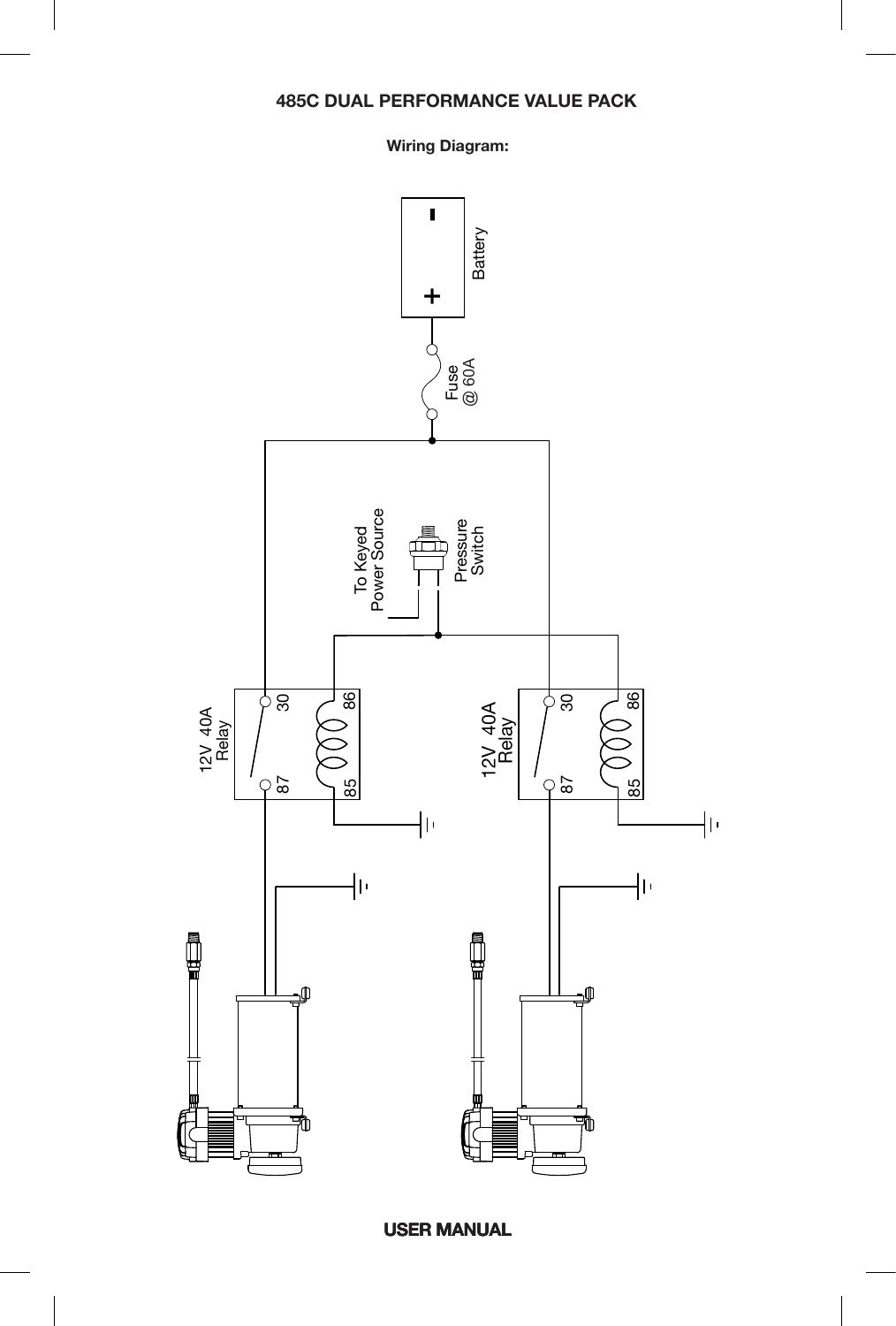# **COMPRESSOR APPLICATION GUIDE**

To ensure that you get the highest level of satisfaction from your compressor's performance, refer to information below:

#### **VIAIR COMPRESSOR REFERENCE CHART**

| COMPRESSOR SERIES | DUTY CYCLE<br>(100 PSI @ 72°F) | <b>MAX. WORKING PRESSURE</b> |
|-------------------|--------------------------------|------------------------------|
| 090 SERIES        | 9%                             | <b>120 PSI</b>               |
| 092 SERIES        | 9%                             | <b>120 PSI</b>               |
| 095 SERIES        | 9%                             | <b>120 PSI</b>               |
| 097 SERIES        | 10%                            | <b>130 PSI</b>               |
| 098 SERIES        | 10%                            | <b>130 PSI</b>               |
| 100 SERIES        | 15%                            | <b>130 PSI</b>               |
| 250 IG SERIES     | 100%                           | <b>150 PSI</b>               |
| 275 SERIES        | 25%                            | <b>150 PSI</b>               |
| 280 SERIES        | 30%                            | <b>150 PSI</b>               |
| 325 SERIES        | 33%                            | <b>150 PSI</b>               |
| 330 IG SERIES     | 100%                           | <b>150 PSI</b>               |
| 350 SERIES        | 100%                           | <b>150 PSI</b>               |
| 380 SERIES        | 100%                           | 200 PSI                      |
|                   | *55%                           |                              |
| 400 SERIES        | 33%                            | <b>150 PSI</b>               |
| 420 SERIES        | 33%                            | <b>150 PSI</b>               |
| 444 SERIES        | 100%                           | 200 PSI                      |
|                   | *50%                           |                              |
| 450 SERIES        | 100%                           | <b>150 PSI</b>               |
| 450 IG SERIES     | 100%                           | <b>150 PSI</b>               |
| 460 SERIES        | 100%                           | <b>150 PSI</b>               |
| 480 SERIES        | 100%                           | <b>200 PSI</b>               |
|                   | *50%                           |                              |
| 485 SERIES        | 100%                           | 200 PSI                      |
|                   | *100%                          |                              |

*\*Duty Cycle at 200 PSI and 72°F.*

#### **ABOUT COMPRESSOR DUTY CYCLE:**

Duty cycle refers to the amount of time a compressor can be operated in a given time period at 100 PSI, and a standard ambient temperature of 72° F. It is commonly expressed in percentage format: Compressor on time  $\div$  (on time  $+$  off time) = Duty Cycle %.

| <b>ONE-HOUR DUTY CYCLE</b> | <b>MINUTES ON /</b>      |  |  |
|----------------------------|--------------------------|--|--|
| $(100$ PSI @ 72°F)         | <b>MINUTES OFF</b>       |  |  |
| 9%                         | 5 Min. On / 55 Min. Off  |  |  |
| 10%                        | 6 Min. On / 54 Min. Off  |  |  |
| 15%                        | 9 Min. On / 51 Min. Off  |  |  |
| 20%                        | 12 Min. On / 48 Min. Off |  |  |
| 25%                        | 15 Min. On / 45 Min. Off |  |  |
| 30%                        | 18 Min. On / 42 Min. Off |  |  |
| 33%                        | 20 Min. On / 40 Min. Off |  |  |
| 50%                        | 30 Min. On / 30 Min. Off |  |  |
| 100%                       | 1 Hour Run Time          |  |  |
|                            |                          |  |  |

**NOTE:** All compressors, regardless of rated duty cycle, require sufficient rest time in between cycles to allow for partial or complete heat dissipation. Heat dissipation rates may vary depending on ambient temperatures and operating conditions.

#### **ABOUT RATED WORKING PRESSURE:**

To ensure trouble free service life of your compressor, always operate compressor within rated working pressure of the compressor. Never use a pressure switch with a higher cut-off pressure than compressor's rated working pressure.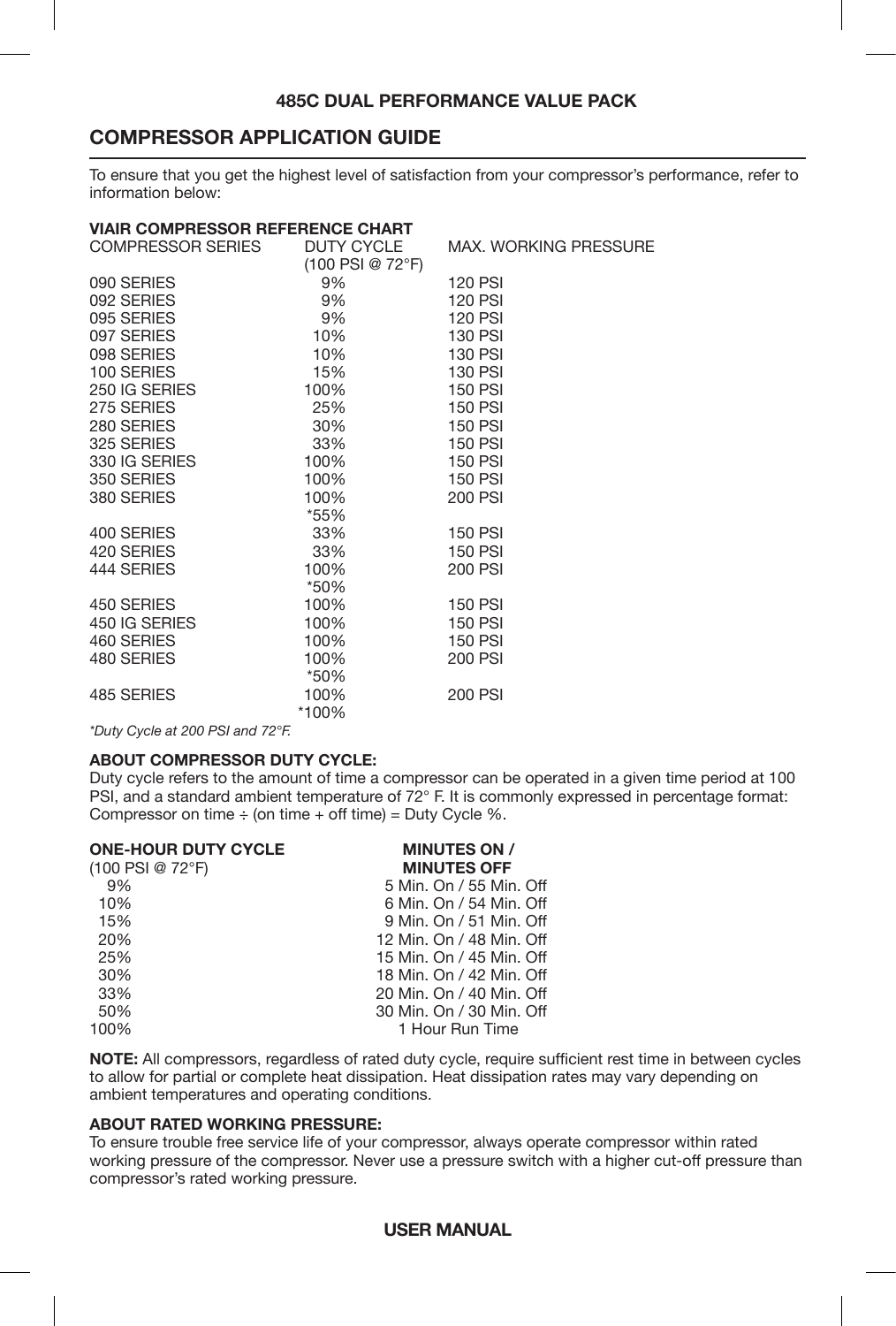# **TROUBLESHOOTING GUIDE:**

| PROBLEM:                                                                         | POSSIBLE CAUSE(S)                                                                                                                                              | <b>CORRECTIVE ACTION</b>                                                                                                                                                                                                                                                                                       |
|----------------------------------------------------------------------------------|----------------------------------------------------------------------------------------------------------------------------------------------------------------|----------------------------------------------------------------------------------------------------------------------------------------------------------------------------------------------------------------------------------------------------------------------------------------------------------------|
| Tank pressure drops when<br>compressor(s) shut off                               | 1. Loose drain cock<br>2. Check valve leaking<br>3. Loose connections                                                                                          | 1. Tighten drain cock<br>2. Replace check valve or<br>compressor<br>3. Check all connections with<br>soap and water solution<br>and tighten                                                                                                                                                                    |
| Compressor runs<br>continuously and air flow<br>lower than normal                | 1. Excessive air usage<br>2. Loose connections<br>3. Worn piston ring or inlet<br>valve.<br>4. Clogged air filter element                                      | 1. Decrease air usage<br>2. Check all connections with<br>soap and water solution<br>and tighten.<br>3. Replace compressor<br>4. Replace air filter element                                                                                                                                                    |
| Compressor runs<br>continuously causing<br>safety valve (if equipped)<br>to open | 1. Faulty pressure switch<br>2. Defective safety valve                                                                                                         | 1. Replace pressure switch<br>2. Replace safety valve                                                                                                                                                                                                                                                          |
| Excessive moisture in<br>discharge                                               | 1. Excessive water in air tank<br>2. High humidity                                                                                                             | 1. Drain tank, tilt tank to drain.<br>Drain tank more frequently<br>2. Move compressor to area<br>with less humidity, or use<br>air line filter                                                                                                                                                                |
| Compressor will not run                                                          | 1. No power, or power switch<br>in OFF position<br>2. Blown fuse<br>3. Motor overheats<br>4. Faulty pressure switch<br>(if hooked up to a<br>pressure switch). | 1. Make sure compressor<br>switch is ON<br>2. Disconnect compressor<br>from power source, replace<br>fuse. (Refer to Specifications<br>section for correct<br>fuse amperage)<br>3. Let compressor cool off for<br>about 30 minutes to allow<br>thermal overload switch to reset.<br>4. Replace pressure switch |
| Thermal overload<br>protector cuts out<br>repeatedly                             | 1. Lack of proper ventilation or<br>ambient temperature is too high<br>2. Compressor valves failed                                                             | 1. Move compressor to well<br>ventilated area, or area with<br>lower ambient temperature<br>2. Replace compressor                                                                                                                                                                                              |
| Excessive knocking<br>or rattling                                                | 1. Loose mounting bolts<br>2. Worn bearing on eccentric or<br>motor shaft<br>3. Cylinder or piston ring is worn                                                | 1. Tighten bolts<br>2. Replace bearing or<br>piston assembly<br>3. Replace piston or compressor                                                                                                                                                                                                                |

#### **CAUTION: NEVER DISASSEMBLE COMPRESSOR WHILE COMPRESSOR IS PRESSURIZED.**